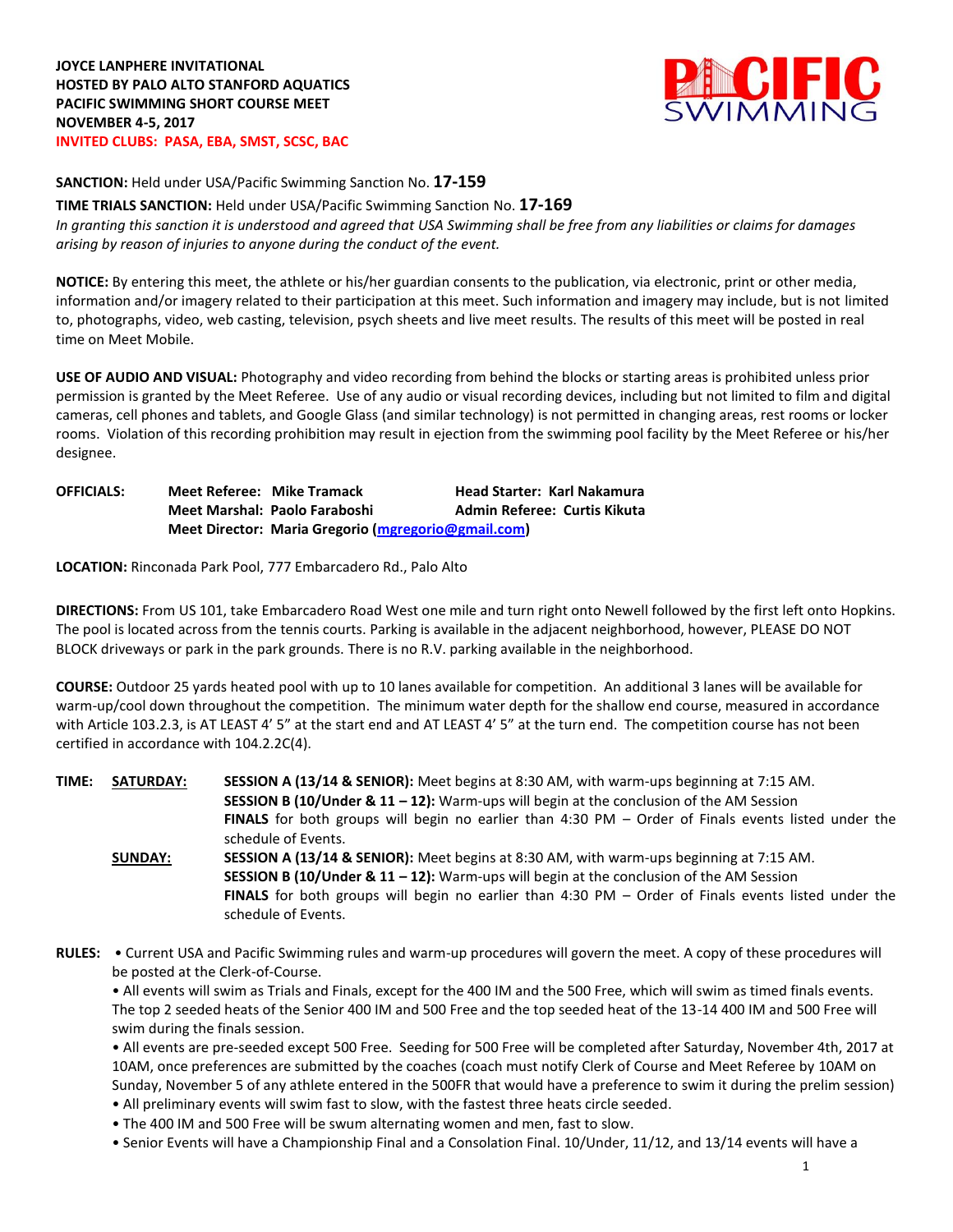Championship Final only.

- For the Senior Final Events, the Championship heat will swim first, followed by the Consolation heat.
- The "A" Prelim sessions will be swum combined, but will be separated as Senior and 13/14 year olds for the finals session.
- Athletes may compete in a **maximum of three (3) events per day, including Time Trials (see below)**.
- **Athletes entered in Senior events may NOT swim in age group events** (see check-in rules below).
- If local conditions warrant it, the Meet Referee, with the concurrence of the Meet Director, may require a mandatory scratch down. Immediate cash refunds will be made for any mandatory scratches.

**• All coaches and deck officials must wear their USA Swimming membership cards in a visible manner.**

**TIME TRIALS:** Time Trial sessions may be offered, and entries will only be taken on-site at the Clerk of Course. Time Trials will be conducted each day provided there is sufficient time between the end of the preliminary session and the start of warm-ups for the final session.

- Time Trials are open to athletes who meets the eligibility requirements of this meet.
- An athlete is limited to a maximum of two Time Trial events during the meet.
- Time Trials shall be swum in the listed order of events:
	- First Day: that day's events, followed by the remaining events in the meet.
	- Remaining Days: that day's events, followed by the remaining events in the meet.
- Time Trial events may be swum combined by gender, stroke and distance.
- Availability of Time Trials and closing time for entries will be announced. Up to 30 minutes prior to end of the final session.
- Entry fee is \$10.00 per Time Trial event.

**UNACCOMPANIED ATHLETES:** Any USA-S athlete-member competing at the meet must be accompanied by a USA Swimming member-coach for the purposes of athlete supervision during warm-up, competition and warm-down. If a coach-member of the athlete's USA-S Club does not attend the meet to serve in said supervisory capacity, it is the responsibility of the athlete or the athlete's legal guardian to arrange for supervision by a USA-S member-coach. The Meet Director or Meet Referee may assist the athlete in making arrangements for such supervision; however, it is recommended that such arrangements be made in advance of the meet by the athlete's USA-S Club Member-Coach.

**RACING STARTS:** Athletes must be certified by a USA-S member-coach as being proficient in performing a racing start, or must start the race in the water. It is the responsibility of the athlete or the athlete's legal guardian to ensure compliance with this requirement.

**RESTRICTIONS:** • Smoking and the use of other tobacco products is prohibited on the pool deck, in the locker rooms, in spectator seating, on standing areas and in all areas used by athletes, during the meet and during warm-up periods.

• Smoking is NOT allowed in Rinconada Park. (See city park rules:

[http://www.cityofpaloalto.org/news/displaynews.asp?NewsID=2366&TargetID=1,36\)](http://www.cityofpaloalto.org/news/displaynews.asp?NewsID=2366&TargetID=1,36)

- Sale and use of alcoholic beverages is prohibited in all areas of the meet venue.
- No glass containers are allowed in the meet venue.
- Only athletes, coaches, officials, and volunteers will be allowed on the pool deck.
- Changing into or out of swimsuits other than in locker rooms or other designated areas is prohibited.

• Destructive devices, to include but not limited to, explosive devices and equipment, firearms (open or concealed), blades, knives, mace, stun guns and blunt objects are strictly prohibited in the swimming facility and its surrounding areas. If observed, the Meet Referee or his/her designee may ask that these devices be stored safely away from the public or removed from the facility. Noncompliance may result in the reporting to law enforcement authorities and ejection from the facility. Law enforcement officers (LEO) are exempt per applicable laws.

• Operation of a drone, or any other flying apparatus, is prohibited over the venue (pools, athlete/coach areas, spectator areas and open ceiling locker rooms) any time athletes, coaches, officials and/or spectators are present.

- No propane heater is permitted except for snack bar/meet operations.
- All shelters must be properly secured.
- All animals are prohibited from the competition venue including the pool, deck areas, & locker rooms during swim meets.

# **ELIGIBILITY:** • Athletes must be current members of USA-S and enter their name and registration number on the meet entry card as they are shown on their Registration Card. If this is not done, it may be difficult to match the athlete with the registration and times database. The meet host will check all athlete registrations against the SWIMS database and if not found to be registered, the Meet Director shall accept the registration at the meet (a \$10 surcharge will be added to the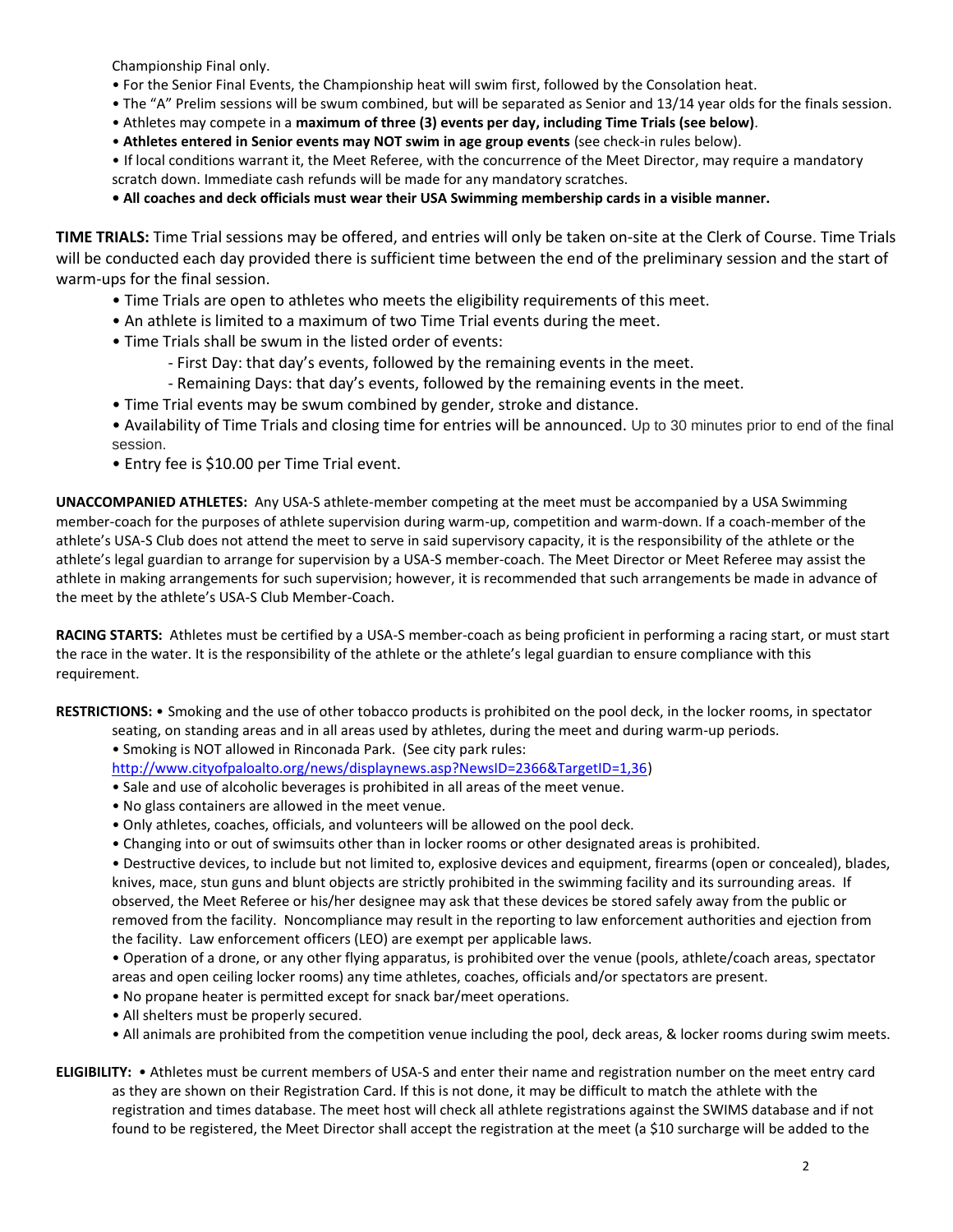regular registration fee). Duplicate registrations will be refunded by mail.

- Entries with "NO TIME" will be REJECTED.
- Disabled swimmers are welcome to attend this meet and should contact the Meet Director or Meet Referee regarding and special accommodations on entry times and seeding per Pacific Swimming policy.
- The athlete's age will be the age of the athlete on the first day of the meet (athlete's age 15 and older must compete in Senior division).
- Athletes must be a member of one of the invited clubs (PASA, EBA, SMST, SCSC, BAC). Unattached athletes who are currently participating with an invited club are eligible to compete.
- This meet will follow time standards adopted and published for this meet. **Coach verified times WILL be accepted for this meet.**

**SEEDING:** Event seeding will be in the following order: conforming short course yards, non-conforming long course meters, and non-conforming short course meters - USA Swimming rules 207.11.7B.

**CHECK-IN:** This meet will be pre-seeded. Athletes will not be required to check in. *Coach must provide email notification* no later than the entry deadline (Thursday, October 26 at 11:59PM), by email to the Meet Director [\(mgregorio@gmail.com\)](mailto:mgregorio@gmail.com) and Meet Referee [\(mtramack@gmail.com\)](mailto:mtramack@gmail.com) *of any 13/14 athlete that will compete as a Senior for purposes of Final Seeding*. If not notified by the entry deadline, athlete will automatically be seeded for any 13/14 final in any event which they qualify (subject to scratch rules below).

# **SCRATCH RULE:**

- Pacific Swimming scratch rules will be enforced. A copy will be posted at the clerk-of-course.
- Any athlete not reporting for or competing in an individual timed final event shall not be penalized. Any athletes not reporting for or competing in a preliminary heat when finals are scheduled shall not be penalized.

• Any athlete qualifying for any level of finals in an individual event who does not wish to compete must scratch within 30 minutes after the announcement of qualifiers. During this period, qualifiers may also notify the referee that may not intend to compete in consolation finals or finals. In this case, they must declare their final intention within 30 minutes after the announcement of qualifiers following their individual preliminary event.

• Any athlete qualifying for a consolation final or final race in an individual event who fails to show up in said consolation final or final race prior to calling the alternate shall be barred from the remainder of any final events for that day. Should the athlete have no additional final events for that day they will be barred from their next preliminary event.

• If the No-Show occurs on the last day that the athlete is entered in an individual event in the meeting, and no other individual event penalty is applicable, the athlete shall then be fined \$100.00. The fine will be increased to \$150.00 if after 30 days of receiving the letter of notification the party has not made the payment

**ENTRY FEES:** \$6.50 per individual event plus a \$10.00 per athlete participation fee. Entries will be rejected if payment is not sent at time of request. No refunds will be made, except mandatory scratch downs.

**HYTEK TEAM ENTRIES: Entries will be accepted via Hytek Team Entry**. Only ONE Hytek Team Entry File per club. Entered times MUST be submitted in yards. We will adhere to the time standards adopted and listed below. Coach Verified times will be accepted for this meet. Entries must be received by 11:59PM, Thursday, October 26<sup>th</sup>. Send all entries electronically to: [coachcarlenet@gmail.com.](mailto:coachcarlenet@gmail.com)

**ONLINE ENTRIES:** To enter online, please enter using the URL provided by your coach to receive an immediate entry confirmation. This method requires payment by credit card. Swim Connection LLC charges a processing fee for this service, equal to \$1 per athlete plus 5% of the total Entry Fees. Please note that the processing fee is a separate fee from the Entry Fees. If you do not wish to pay the processing fee, enter the meet using the HyTek Team Entry thru your coach or enter the meet using a mail entry. **Entering online is a convenience, is completely voluntary, and is in no way required or expected of an athlete by Pacific Swimming.** Online entries will be accepted through Thursday, **October 26th, 2017.**

**MAILED OR HAND DELIVERED ENTRIES:** Entries must be on the attached consolidated entry form. Forms must be filled out completely and printed clearly with athlete's best time. Entries must be entered using the current Pacific Swimming procedure: and postmarked by midnight, Tuesday, **October 24th** or hand delivered by 6:30 p.m. Thursday, **October 26th**. Requests for confirmation of receipt of entries should include a self-addressed envelope.

**Make check payable to: PASC (Palo Alto Swim Club) Mail entries to: Maria Gregorio Hand deliver entries to: Maria Gregorio**

 **20 Churchill Avenue 20 Churchill Avenue**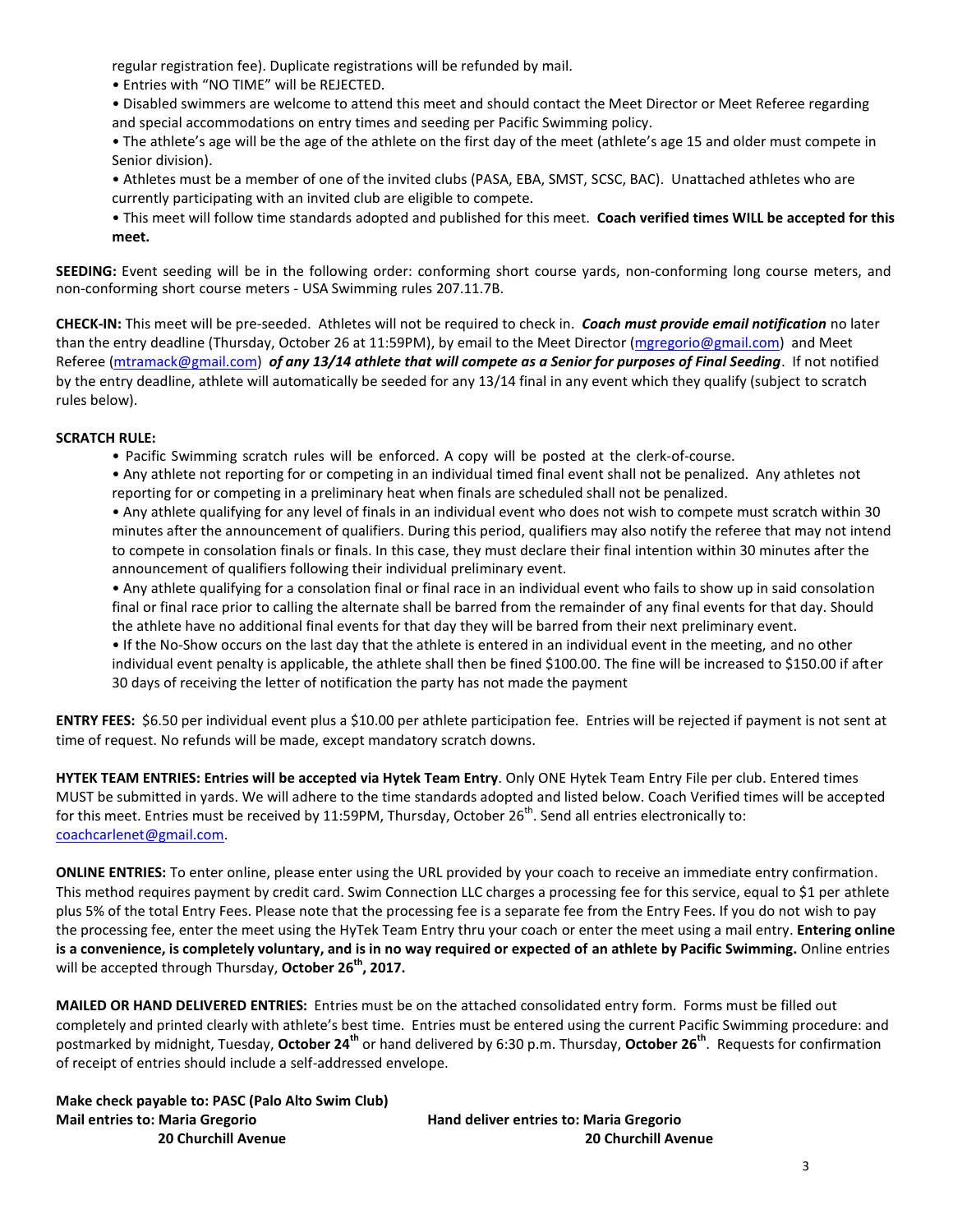Any request for changes AFTER the above cut-off date MUST be submitted to the Meet Referee for consideration via email (Mike Tramack – [mtramack@gmail.com;](mailto:mtramack@gmail.com) cc Darla Carter - [darla-r@sbcglobal.net](mailto:darla-r@sbcglobal.net) and Carlene Takaki - [coachcarlenet@gmail.com\)](mailto:coachcarlenet@gmail.com).

**AWARDS:** None.

**ADMISSION:** Free. Programs will be emailed out to participating clubs. Printed programs will not be sold at the meet.

**HOSPITALITY:** Hospitality available for coaches, officials, timers, and volunteers. Lunches will be provided for coaches and working deck officials. There **will** be a snack bar available throughout the competition.

**MISCELLANEOUS:** No overnight parking is allowed. Facilities will not be provided after meet hours. All participating clubs are expected to provide lane timers based upon the number of athletes registered to swim each day. Clubs timing lanes for Saturday and Sunday will be assigned and coaches will be notified of assignments during the week prior to the meet.

**MINIMUM OFFICIALS:** Clubs must follow Zone 1 North rules for providing officials. Each club must provide officials for each session according to the number of athletes entered in that session, following the table below. Clubs that do not provide sufficient officials must provide coaches to act in the place of officials.

| Club athletes entered in session | <b>Trained and carded officials requested</b> |
|----------------------------------|-----------------------------------------------|
| $1 - 10$                         |                                               |
| $11 - 25$                        |                                               |
| 26-50                            |                                               |
| 51-75                            |                                               |
| 76-100                           |                                               |
| 100 or more                      | 5 and up (1 for every 25 athletes)            |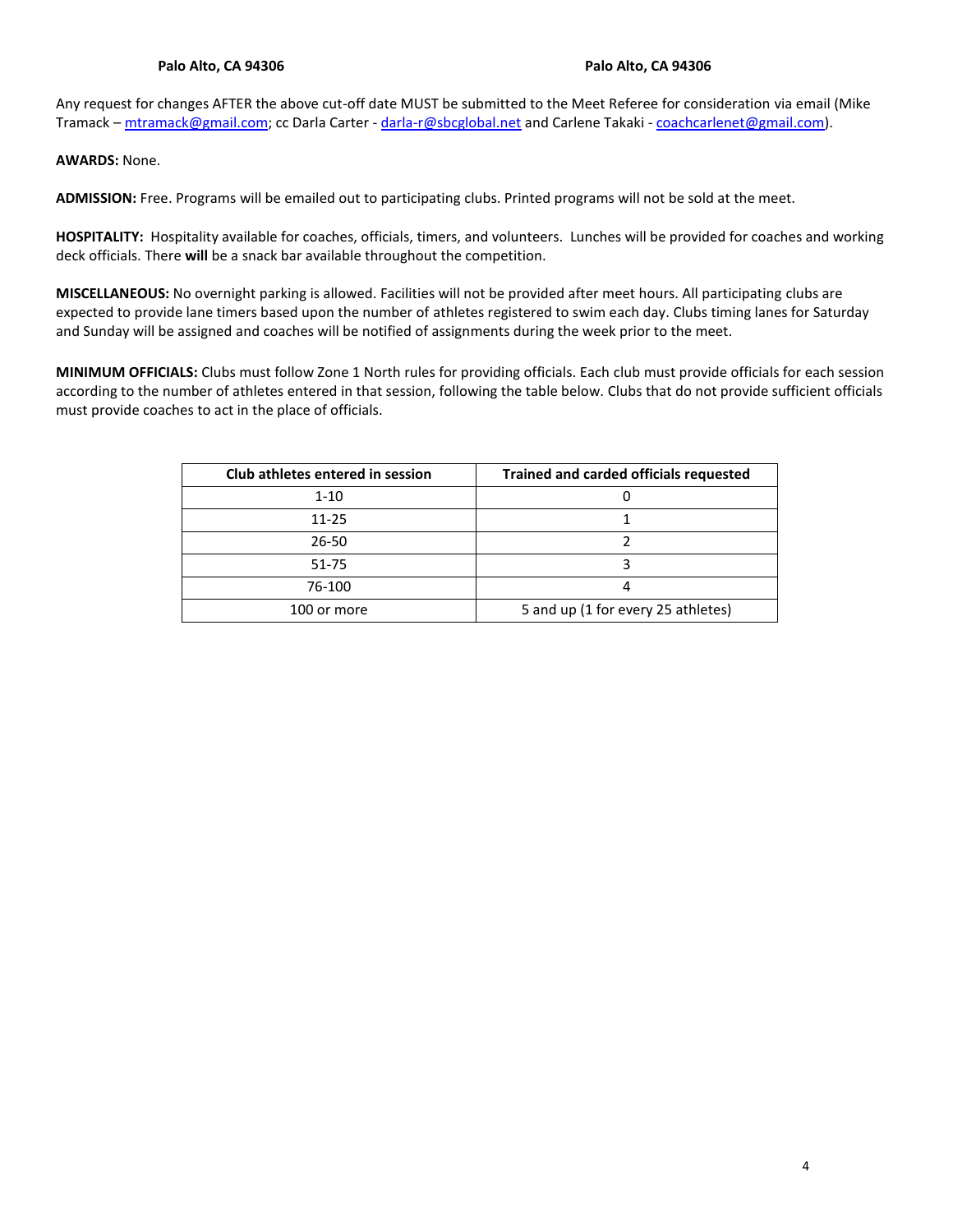**PRELIMS Events for Saturday, November 4, 2017 – Session A**

| <b>Minimum Entry</b><br><b>Time</b> | Girl           | Event      | <b>Age Group</b> | Boy            | Minimum Entry<br><b>Time</b> |  |
|-------------------------------------|----------------|------------|------------------|----------------|------------------------------|--|
| 2:17.99                             | $\mathbf{1}$   | 200 Free   | 13/14            | $\overline{2}$ | 2:06.39                      |  |
| 2:07.29                             |                | 200 Free   | Senior           |                | 1:56.59                      |  |
| 2:56.39                             | 3              | 200 Breast | 13/14            | 4              | 2:40.49                      |  |
| 2:42.79                             |                | 200 Breast | Senior           |                | 2:28.09                      |  |
| 1:09.79                             | 5              | 100 Back   | 13/14            | 6              | 1:03.69                      |  |
| 1:04.39                             |                | 100 Back   | Senior           |                | 58.79                        |  |
| 2:34.89                             | $\overline{7}$ | 200 Fly    | 13/14            | 8              | 2:22.29                      |  |
| 2:22.99                             |                | 200 Fly    | Senior           |                | 2:11.39                      |  |
| 1:03.99                             | 9              | 100 Free   | 13/14            | 10             | 57.69                        |  |
| 58.99                               |                | 100 Free   | Senior           |                | 53.19                        |  |
| 5:32.89                             | $11*$          | 400 IM*    | 13/14            | $12*$          | 5:07.69                      |  |
| 5:07.29                             | $13*$          | 400 IM*    | Senior           | $14*$          | 4:43.99                      |  |

## **Events for Saturday, November 4, 2017 – Session A**

| Girl<br><b>Minimum Entry</b> |                  | Event    | <b>Age Group</b> | Boy     | Minimum Entry |  |  |
|------------------------------|------------------|----------|------------------|---------|---------------|--|--|
| <b>Time</b>                  |                  |          |                  |         | <b>Time</b>   |  |  |
| 15<br>3:12.09<br>200 Breast  |                  | 11/12    | 16               | 3:04.49 |               |  |  |
| 1:46.59                      | 17<br>100 Breast |          | 10 & Un          | 18      |               |  |  |
| 2:29.69                      | 19<br>200 Free   |          | 11/12            | 20      | 2:25.99       |  |  |
| 2:58.29                      | 21<br>200 Free   |          | 10 & Un          | 22      | 2:50.19       |  |  |
| 1:19.39                      | 23               | 100 Fly  | 11/12            | 24      | 1:17.59       |  |  |
| 1:40.39                      | 25               | 100 Fly  | 10 & Un          | 26      | 1:39.39       |  |  |
| 1:19.49                      | 27               | 100 Back | 11/12            | 28      | 1:17.49       |  |  |

\*Events 11, 12, 13, and 14 are timed finals events. The 400 IM is a timed finals event and will be swum as separate Senior and 13/14 events. The top 2 seeded heats of senior finals and the top heat of 13-14 year olds will be swum during finals. Swimmers must provide their own timers for the 400 IM.

### **Finals will be swum in the following order:**

13/14 200 free Senior 200 free 11/12 200 breast 10 and under 100 breast 13/14 200 breast Senior 200 breast 11/12 200 free 10 and under 200 free 13/14 100 Back Senior 100 Back 11/12 100 fly 10 and under 100 fly 13/14 200 fly Senior 200 fly 11/12 100 back 13/14 100 free Senior 100 free 13/14 400 IM\* Senior 400 IM\*

#### **Event order for finals will be posted at the pool.**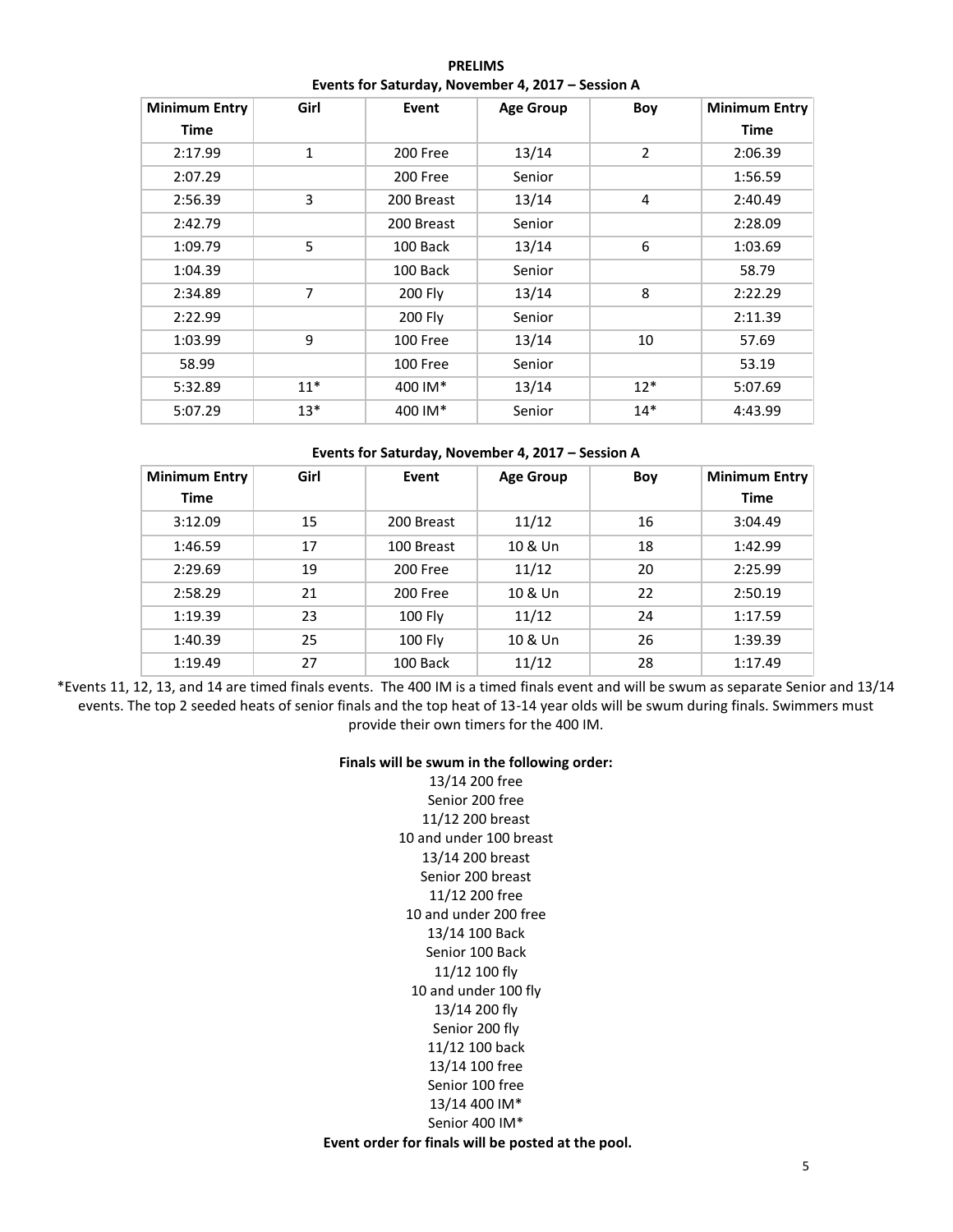|                      |       | EVEIIIS TOT SUITURY, INDIVERSIDE $3$ , 2017 - SESSIDIT A |                  |             |                      |
|----------------------|-------|----------------------------------------------------------|------------------|-------------|----------------------|
| <b>Minimum Entry</b> | Girl  | Event                                                    | <b>Age Group</b> | <b>Boys</b> | <b>Minimum Entry</b> |
| Time                 |       |                                                          |                  |             | <b>Time</b>          |
| 1:10.69              | 29    | $100$ Fly                                                | 13/14            | 30          | 1:03.89              |
| 1:05.29              |       | <b>100 Fly</b>                                           | Senior           |             | 58.99                |
| 2:34.79              | 31    | 200 IM                                                   | 13/14            | 32          | 2:21.29              |
| 2:22.79              |       | 200 IM                                                   | Senior           |             | 2:10.29              |
| 29.49                | 33    | 50 Free                                                  | 13/14            | 34          | 26.39                |
| 27.19                |       | 50 Free                                                  | Senior           |             | 24.29                |
| 2:32.99              | 35    | 200 Back                                                 | 13/14            | 36          | 2:20.69              |
| 2:21.19              |       | 200 Back                                                 | Senior           |             | 2:09.89              |
| 6:12.69              | $37*$ | 500 Free*                                                | 13/14            | $38*$       | 5:47.89              |
| 5:43.99              | $39*$ | 500 Free*                                                | Senior           | $40*$       | 5:21.19              |

# **Events for Sunday, November 5, 2017 – Session A**

## **Events for Sunday, November 5, 2017 – Session B**

| <b>Minimum Entry</b> | Girl | Event      | <b>Age Group</b> | <b>Boys</b> | <b>Minimum Entry</b> |
|----------------------|------|------------|------------------|-------------|----------------------|
| <b>Time</b>          |      |            |                  |             | Time                 |
| 1:28.69              | 41   | 100 Breast | 11/12            | 42          | 1:26.49              |
| 1:21.09              | 43   | 100 Free   | 10 & Un          | 44          | 1:19.39              |
| 2:46.69              | 45   | 200 Back   | 11/12            | 46          | 2:42.79              |
| 1:33.49<br>47        |      | 100 Back   | 10 & Un<br>48    |             | 1:30.79              |
| 2:49.49              | 49   | 200 IM     | 11/12            | 50          | 2:47.39              |
| 3:17.29              | 51   | 200 IM     | 10 & Un          | 52          | 3:16.29              |
| 2:50.39              | 53   | 200 Fly    | 11/12            | 54          | 2:46.39              |

\*Events 37, 38, 39, and 40 are timed finals events. The 500 free is a timed finals event and will be swum as separate Senior and 13/14 events. The top 2 seeded heats of senior finals and the top heat of 13-14 year olds will swim during finals. *Swimmers must provide their own timers and lap counters for the 500 Free.*

## **Finals will be swum in the following order:**

13/14 100 Fly Senior 100 Fly 11/12 100 breast 10 and under 100 free 13/14 200 IM Senior 200 IM 11/12 200 back 10 and under 100 back 13/14 50 free Senior 50 free 11/12 200 IM 10 and under 200 IM 13/14 200 back Senior 200 back 11/12 200 fly 13/14 500 free\* Senior 500 free\*

**Event order for finals will be posted at the pool.**